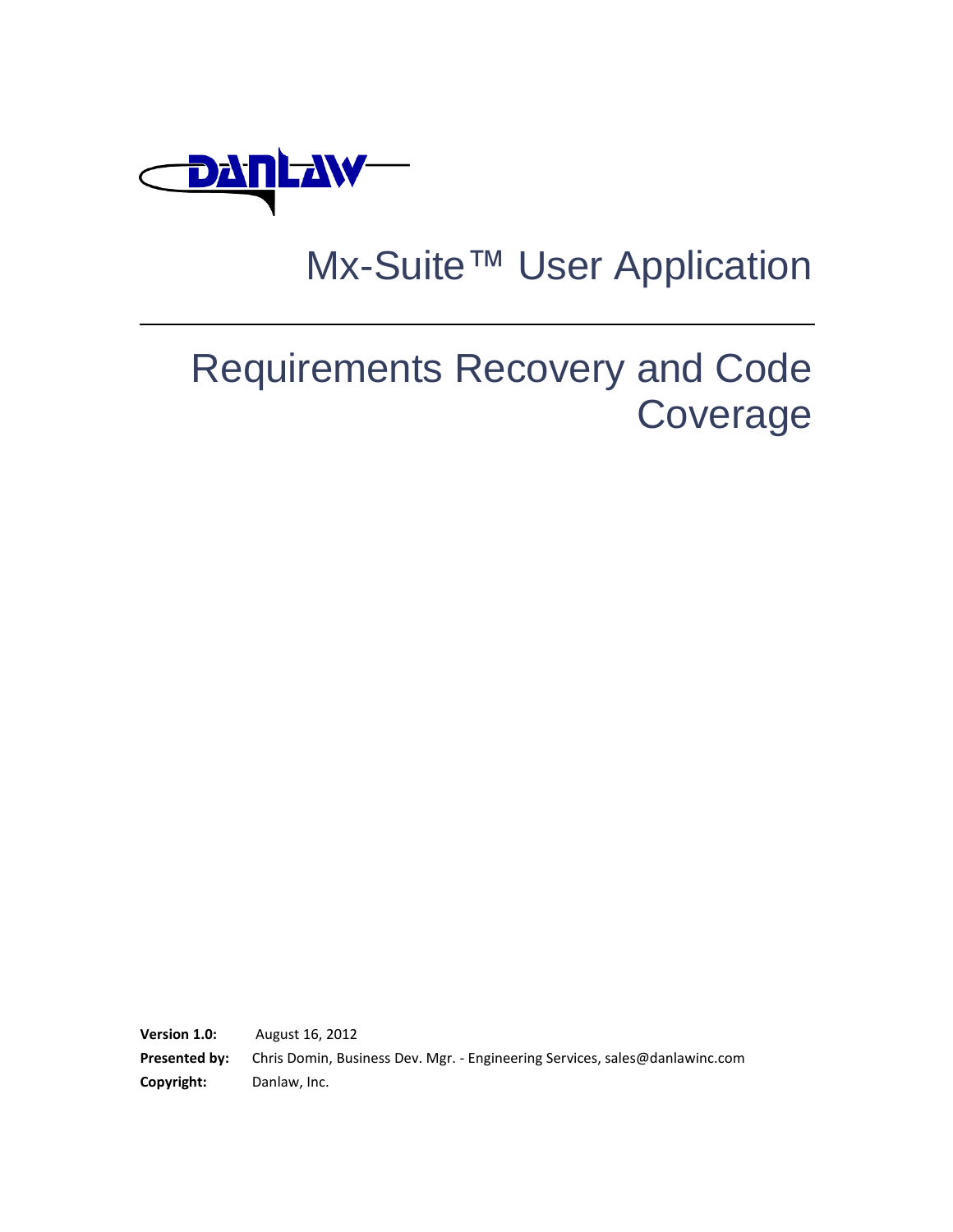### **Business Summary**

Increasing cost pressure, compressed development timelines and zero-defect quality requirements imposed by automotive OEMs, continue to push the limits of Tier-1 supplier software development processes. In addition to these problems, the complexity and sophistication of automotive electronic control units and their embedded software continues to expand, thus pushing the limits of a supplier's ability to test their software to the quality standards required by today's automotive OEMs. The result of these issues not being managed effectively can lead to warranty claims and eroded customer satisfaction.

## **Technical Summary**

An automotive OEM began having warranty issues with a vehicle's tire pressure monitoring system (TPMS) due to intermittent embedded software failures. The OEM was preparing to issue a product recall and prior to doing so, asked the ECU supplier to provide its engineering and test artifacts in order to perform a quality assessment. Unfortunately for the supplier, a third-party subcontractor was used to develop the software, and did not create documented test cases to provide traceability and code coverage for their deliverable.



## **Solution – Mx-Suite™ restores OEM's confidence in supplier's development process**

Through the use of Danlaw's Mx-Suite™, the supplier was able to quickly import the ECU software into a virtual microcontroller on a workstation, generate comprehensive test cases and measure critical software code coverage, while providing traceability to the OEM's functional requirements. The end result of the supplier's use of Mx-Suite™ ensured the highest level of software quality, while providing the necessary documentation and test coverage evidence required by the OEM, thus avoiding costly warranty claims and product recalls.

#### **Use Case**

An automotive OEM deployed a Tire Pressure Monitoring System (TPMS) in a line of luxury vehicles. Development timelines for the launch were compressed, and supplier resources were stretched. The supplier in this case, was working to expand its business in the TPMS area, and in an attempt to mitigate these issues, the automotive supplier subcontracted the software development. The tight schedule did not allow for full design reviews and the level of comprehensive testing that would normally be performed. Despite lacking these documents, the ECU software passed both bench level testing and field testing. While the TPMS software "passed" testing, unfortunately the subcontractor was unable to provide the requisite design and testing artifacts to substantiate the effectiveness of their efforts. As Murphy's Law would have it, intermittent problems with the TPMS system were being reported by vehicle

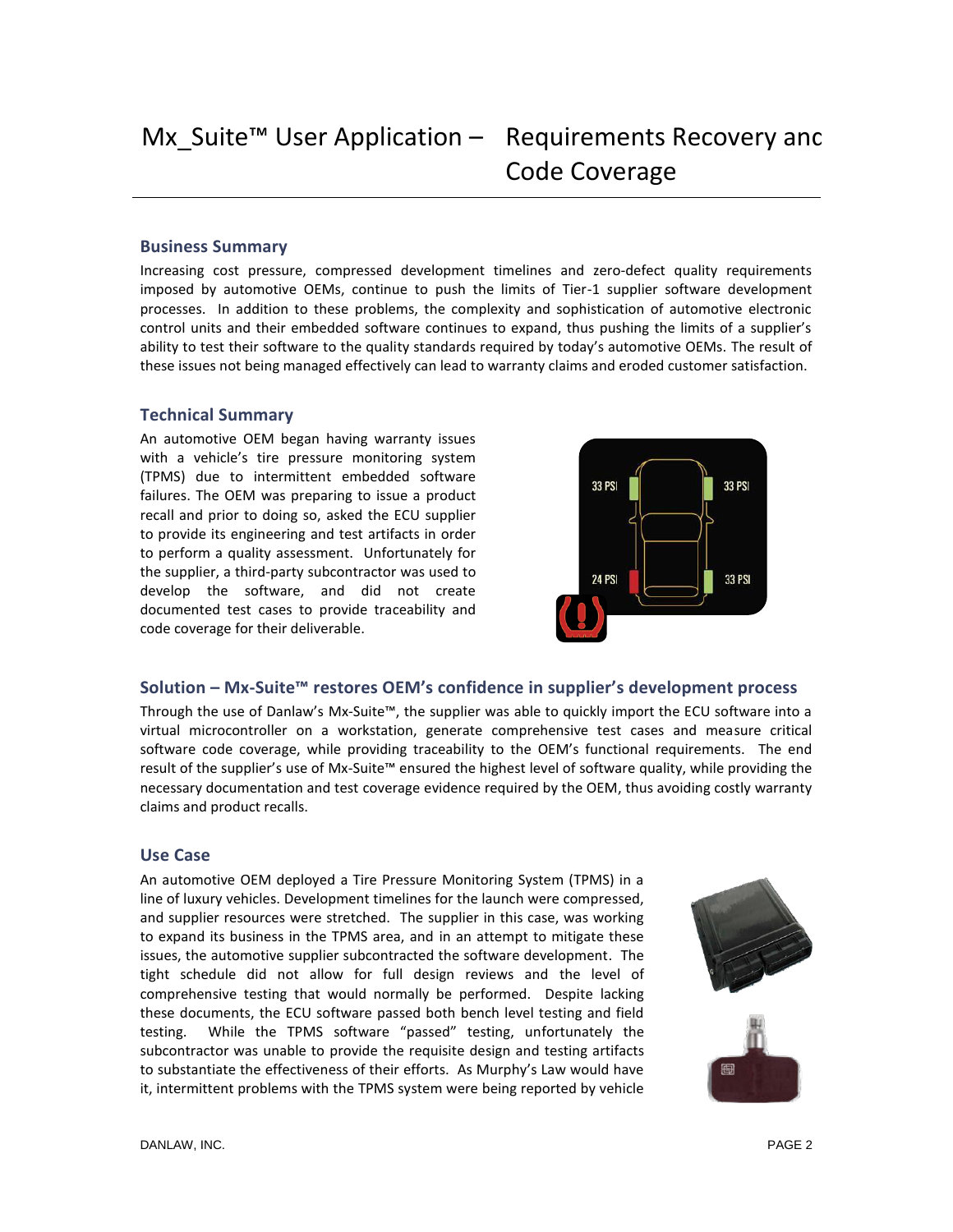owners, indicating low tire pressure warnings even though the tires were properly inflated.

Due to the extent of the customer complaints and the perceived impact of a safety critical system such as a TPMS, the OEM was ready to issue a recall, and thus the issue needed to be resolved quickly. The supplier investigated the subcontractor's process and found that several quality steps had been omitted during development. The supplier needed to re-qualify the software and decided to do it independently of the subcontractor.

The OEM mandated that the supplier identify the root-cause of the issue, repair the software defect and produce traceable evidence that requirements were completely covered by testing. In addition, softwarecode coverage was required. Since the supplier only had the requirements specification and the source code provided by the subcontractor, the need for recovery of design requirements, test cases and test reports became critical. Ultimately, the supplier needed to solve the dilemma quickly and economically.

### **Issue Resolution**

Mx-Suite™ was chosen by the supplier because it simplifies the design requirements recovery process. Mx-Suite™ allows for the import and measurement of production code coverage during testing and has built-in support for traceability. While other methods and tools were considered, they would have involved expensive electronic equipment, test setups and skilled test engineers.

The steps to set up and execute the tests were simple: (1) import the production code into Mx-Suite™, (2) derive test cases from the requirements, (3) measure the code coverage, (4) update the test cases for additional code coverage and (5) generate detailed reports, test data and high level executive test summaries.

One of Mx-Suite's components, "Signal Transforms" managed the complexities of the hardware and software testing process. This component allowed test engineers to create signals and messages to be injected and received for both white and black box testing. Mx-Suite™ was integrated with BullseyeCoverage, an inexpensive high quality coverage tool, and was used to provide immediate feedback of how well the tests covered the implementation's code paths.

The Mx-Suite™ intuitive graphical interface helped engineers to quickly set up the test environment. A software programmer was able to connect the production software to the virtual microcontroller (the simulated ECU environment). This was enabled by a graphical test case framework whereby test cases are written using universally understood engineering conventions. Using Mx-Suite™'s graphical interface, these test cases were then grouped into functional scenarios., tagged for special reports and sequenced for execution.

## **Customer Approach**

The supplier used a simple but effective strategy by first proving the code met functional requirements ("positive testing"), followed by more comprehensive negative condition and boundary condition tests ("negative testing"). While positive testing for requirements is a fairly straightforward process, comprehensive negative testing can be a time-consuming effort. To minimize the amount of time and effort required, executed code path measurements and negative test measurements are performed in a coordinated manner.

The supplier performed code path measurements during the positive testing effort, where it was determined that 63% of the code was covered without errors. Negative testing of high-risk areas followed, yielding 89% coverage, however no errors were found. Mx-Suite's ability to inject failures into